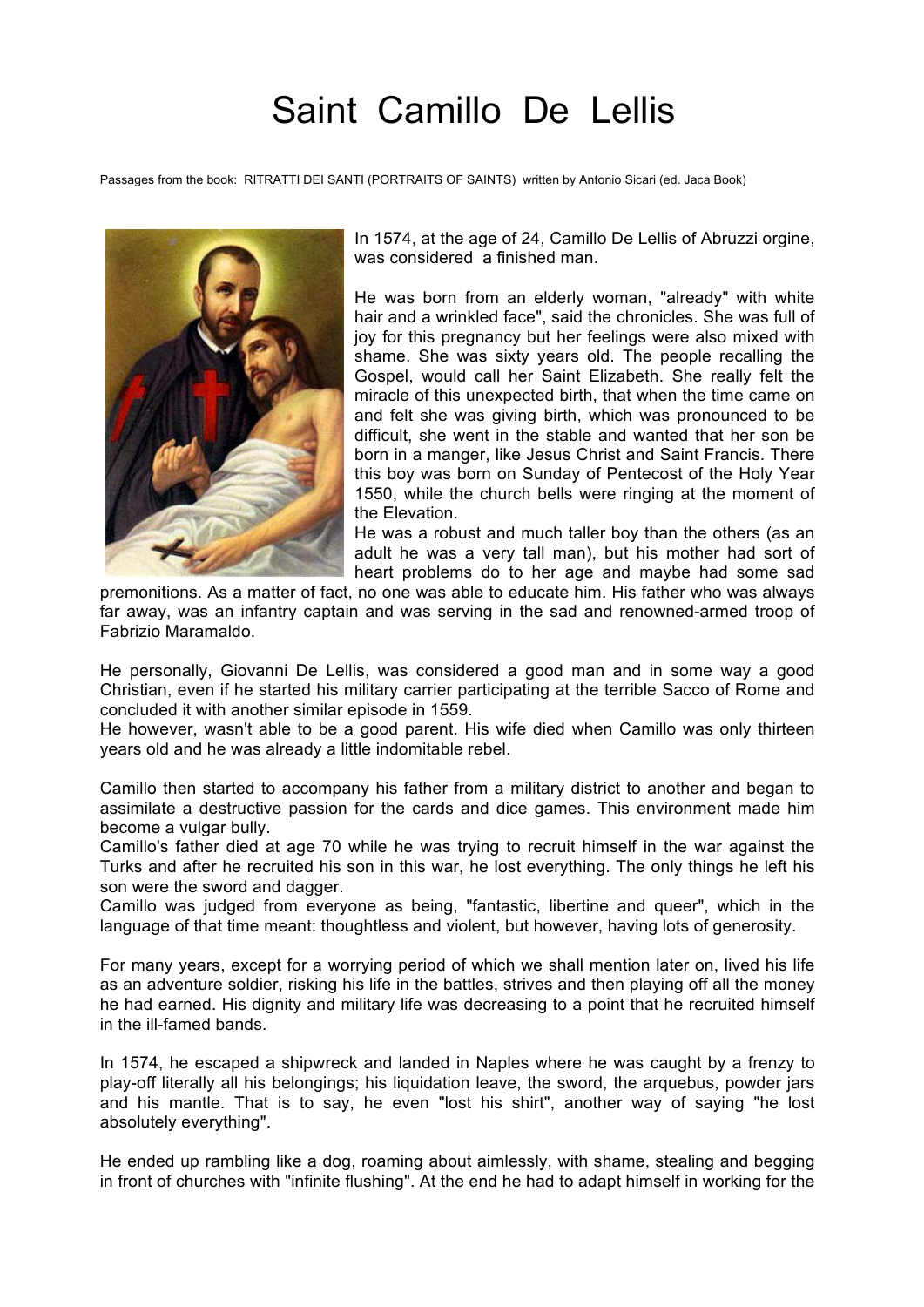construction of a Capuchin convent, conducting burden beasts loaded with stones, limes and bales of water needed for the construction workers.

He refused the fatigue with such violence that he would bite his hands for the rage and was tempted (as he will confide later one) to cut the throats of those poor burden beasts and then flee away.

But the closeness of these monks, was in some way not indifferent to him. In the past when he got terrible fears during the battles, he would make a half vow of becoming a monk (which was immediately re-eaten).

During a trip to the Saint Giovanni Rotondo convent, it was the Holy year 1575, he there encountered a monk that took him aside and told him: *"God is everything. The rest is nothing. We must save our souls, which never dies…"* In his long journey back home, through the Gargano ravines, Camillo meditated.

All of a sudden he got off his saddle and he threw himself crying to the ground: "*My God I have sinned. Forgive this sinner! This miserable me that for many years didn't know nor loved you. My God give me time to cry out long my sins".*

He asked to become a Capuchin, but for two times he was dismissed from the convent, and the reason is tied to the episode that we have omitted to narrate up to now. From the time of his war raids with his father, a sore starting opening in Camillo's leg, which remained incurable for the rest of his life and that, was getting horrible as time passed on. A doctor who visited him in Genoa said it to be a "big rotten, corrosive ulcer".

Some thought it to be the terrible century illness: the acquired or hereditary syphilis, due to his bad habits or those of his father. The major part of the biographers' exclude this and they only talk about dystrophic ulcers. However, Camillo was now belonging to the "incurable" category. He already was for a certain period at the roman hospital Saint Giacomo, where all the most horrible sicknesses and many other ill people were trying to be cured.

They had to throw him out because above all he was "terribly sick to his head": quarrelsome, powerful and negligent fellow, always searching to satisfy his passion for certain games.

During the night he would even lower himself from the window and would go about searching for boatmen and porters with which he could play with up till dawn.

He returned for a second time at the hospital as a novitiate Capuchin. His behaviour was really different, charitable, but very reserved. Camillo thought above all about the convent. He finally could return the sore started to suppurate again. The Capuchins had decided for his definite resignation. Camillo then returned to that hospital where his illness was chaining him.

Here we must stop and better describe how the situation of the hospitals was at that time: knowing that those of Rome were the best in the world.

The most repugnant ill people arrived at the hospital for the incurable. These poor people (who were very horrible at sight) were considered social rubbish and sometimes would be literally unloaded in front of the building without any assistance.

Normally there were about 70 beds available which became 500 in alternating years when a certain radical cure was administrated (the cure of the wood water, very expensive and known at that time). It was above all the treatment for syphilis, but also for those who wanted to disinfect themselves. Torquato Tasso also wanted the treatment for his "melancholy humour" and Aldo Manuzio for his eyes. The treatment would last for about 40 days.

But if the hospitals were enough known for their medicine in that period, they were terribly known for other points of view. There was no one who would take care of those repugnant beings, even the priests would run away from their religious assistance. The ill were in the hands of the mercenaries; some, criminals were obliged to work there with force, others, for not having other possibilities of earnings. What happened there is unimaginable for us.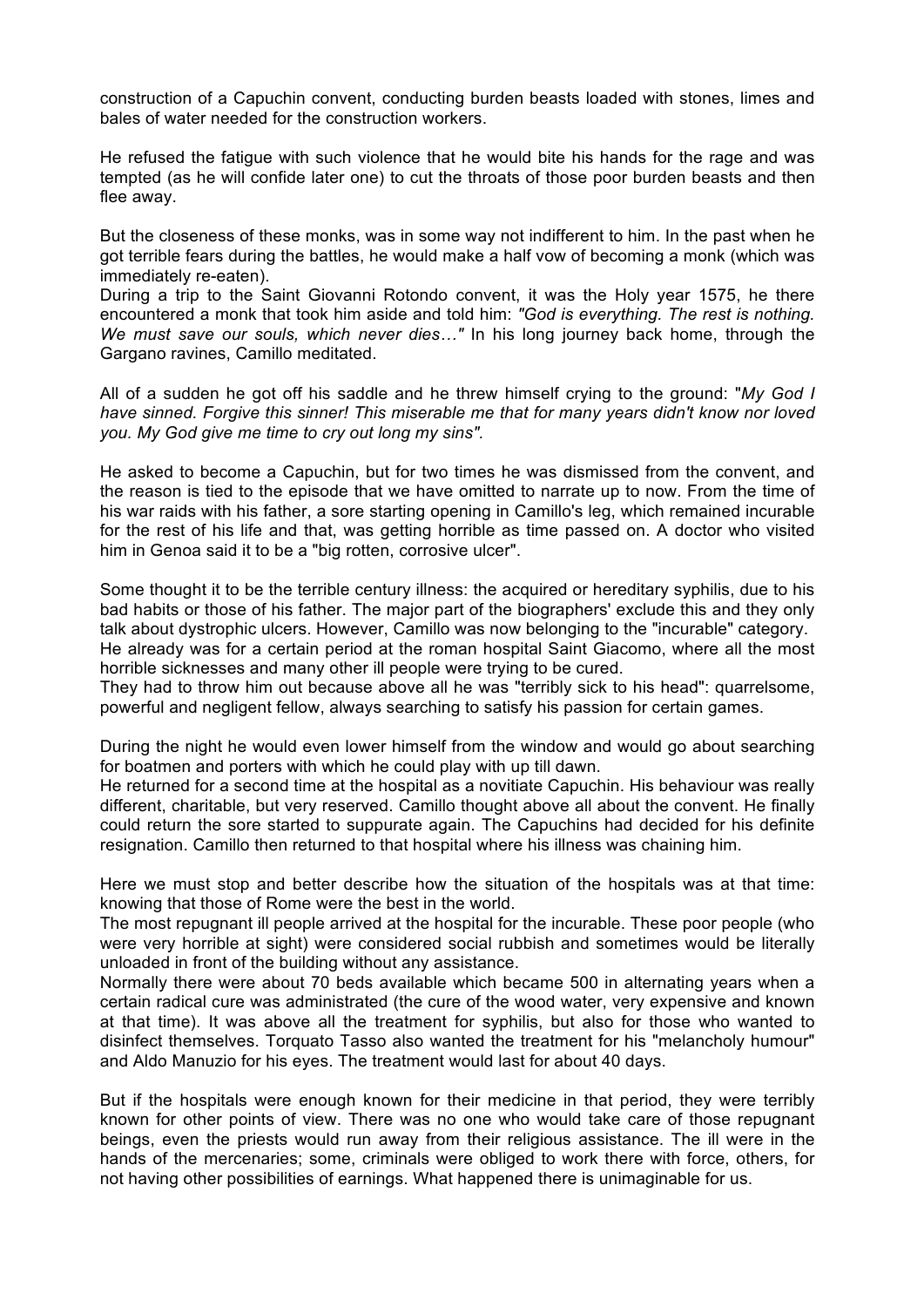Here is a page from a chronicler dated 1600:

*"They were forced….to be serviced, as to say…. from the dregs of the world, that is ignorant ministers, bandits or guilty of some crimes, confining them for punishment in the said places…. One thing was sure that those poor agonising people would stay many days without no one giving them a word of comfort or consolation. Sometimes days would pass without anybody who would feed them with any sort of food. How many poor serious ill people would remain in their beds without having their linen changed and lying there with worms and dirty remains? How many weak ill people would get up on their own for their necessities and would fall on the ground dying or drastically injuring themselves? Some wanted to drink but didn't have water even to wash the rinse their mouth? Some with such anger and great fervour would drink their urine….*

*But what I will now describe, no one shall believe. So many poor dying people who were not dead yet, would be taken by those mercenaries and would be thrown with dead corpses and sometimes would be buried alive?…."*

These are not exaggerations, because similar episodes happened in other hospitals in that time. When Camillo and his colleagues started to work in the greater hospital of Milan (called "Cà Granda") they found this place in such a state that they considered it "the cause of death": "*God only knows how many people die in these dirty, foul smelling and muddy places!."*

Besides the general carelessness, these poor people were treated with violence by the mercenaries who would beat and slap them when they were given the necessary medicines. Sometimes they would lift them from the bed with such violence, that they would literally die in their hands.

To the incurables Camillo was well known for his conversions. He was nominated Maestro di Casa (Master of the House). He had the immediate responsibilities for economic and organisation trends. He started to put order in the hospital.

He knows by experience how these "abnormal devilled people" worked; he knows all the tricks that he himself had exerted and he became omnipresent. He would appear day and night when no one was expecting him; would recall, reprimand and obliged everyone to do his or her work and above all, to do it well.

He would control all purchases, quarrel with the sellers and would send back all the spoil food and where he couldn't order would give himself to others as an example of life.

The question is "tenderness".

Many saw him clean and kiss the nude face of those poor who were consumed by cancer. He would introduce and personally took care of the hospitality ritual; every ill would be received at the door and hugged. His or her feet would be washed and kissed; the worn clothes would be taken off and would be given clean clothing and then would be arranged in a perfect remade bed.

He would explain to the mercenaries that: *"The poor are God's pupil and heart… and what will be done to these poor will be done to God himself".*

He began gathering sensible people, would pray and communicate with them (he who just little knows how to read and write) the first main theology principles of suffering.

A fixed thought was now obsessing him: there is the need to substitute all the mercenaries with people who wish to stay among the ill with love.

He wanted people "not for payment, but willingly and for the love of God would kindliness serve as like mothers do with their sick children". This was the project, but this awoke some preoccupations. Those few friends he had were isolated; in fact, some thought that interests and habits would be put into discussions, others suspected that Camillo wanted to possess the hospital and others considered this project unrealisable.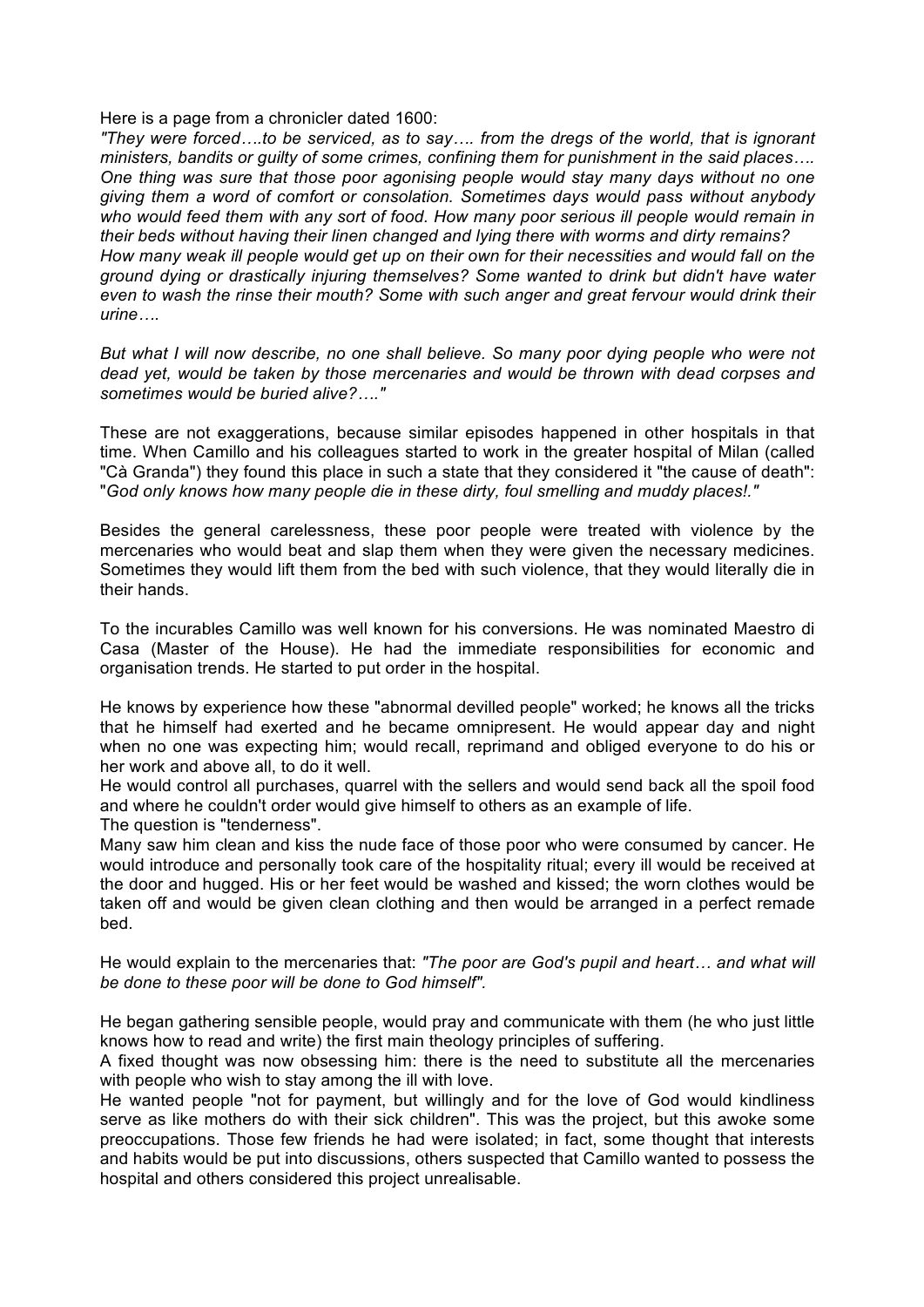The same Saint Filippo Neri, confessor of Camillo, dissuaded him because he thought that this ignorant man was neither able nor capable of governing many people all together!." Camillo on his side was serene: *"I thought that all the hell could not disturb nor hinder this started project."*

He believed that Crucified Jesus Christ is asking this to him.

Nevertheless, he understands that to acquire credibility, he must with his people start the path of priesthood. He miraculously succeeded in the order even if he didn't know anything about speculative theology and wasn't even capable of writing a sentence without making many and ridiculous spelling errors.

He leaves the hospital of the incurable where he was not wanted anymore. He gathered those that were with him in a poor house, where they only had two blankets for all and that during the night would share this blanket among themselves.

They freely started their activity in the roman hospital called Saint Spirit. It is the Hospitium Aspotolorum, the hospital wanted directly by the Pope where he confided it to the religious of Saint Spirit. Innocenzo III, the great Pope of '200, founded this hospital. He wanted it to be dwelt by the owners (that is the ill) and the servants (that is to say all the other Christians).

The monks that directed that hospital made a vow to be "servants" of their owners (the infirm) for all their "lives". However, in the era of Camillo, these "servants" were reduced to a few and were more than the owners.

Sisto IV, the Pope of the Cappella Sistina, renewed the hospital with such splendour to repropose at least ideally its original value. Not a lot of people know that, besides the Cappella Sistina, there also existed the Corsia Sistina (Sistina Ward) that of Saint Spirit, which is one of the Rome's most beautiful works of art.

None of the churches of Rome, neither the Cappella Sistina has a splendid entrance. It is an immense ward: 120 meters in length, 12 meters in width, 13 meters in height, having coffered ceiling as that of the most beautiful roman basilicas and in the centre a splendid octagonal dome. The walls are painted in fresco on top and are covered with arabesque leather. There are two rows of beds for the sick along the wall side, each one with its own canopy and columns as if they were thrones.

In the backside of the ward there is a little chapel of the Palladio were the Eucharist was exposed to the public. There was a big organ and concerts were given twice a week for the sick during meal times.

The entrance to the ward was free of charge. Who entered in the morning to hear the Mass could then serve Jesus through their ill brothers. Everyone who wanted to make and execute charity, could freely enter the Saint Spirit hospital: the voluntary assistance was permitted and recommended to pilgrims that come to Rome, to the religious, to the priests, to the cardinals, to the literates, to the craftsmen, to the penitents, to the sinners that must expiate their sins, to the saints …..

The hospital Saint Spirit was an example of how the hospitals should be according to the Christian concept. There is a scripture on the front entrance of the Maggiore hospital of Turin and it reads:

"The cult of love due to Christ, God and man, diseased in the poor".

At the Saint Spirit hospital this declaration of faith was structurally placed in evidence.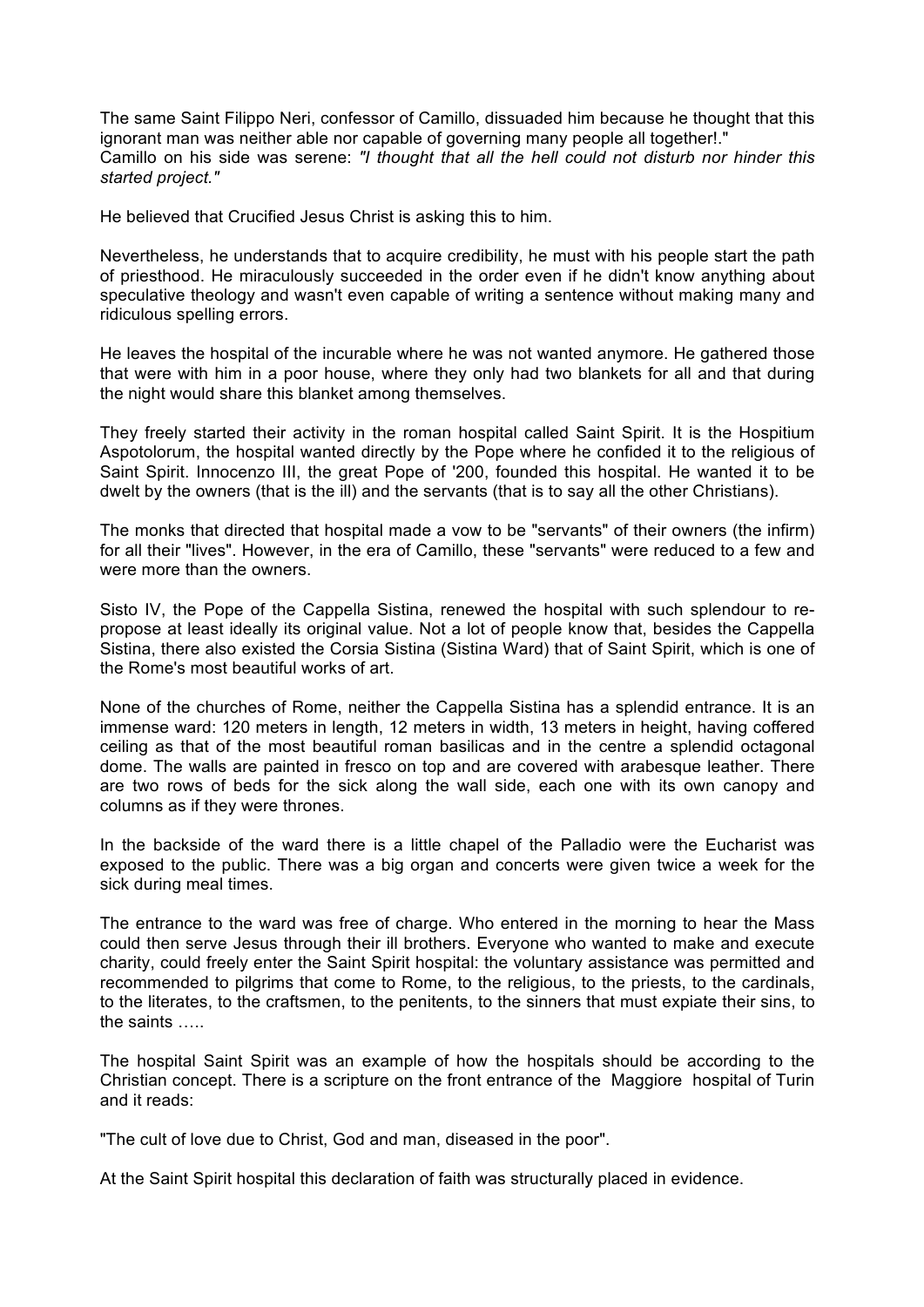Unfortunately, as the great Church faith was revealing, also the worldly poverty was walking side by side.

The men shown to be unworthy of that solemn scripture: the mercenary problems were similar to the ones observed in other hospitals; the hygienic problems and the filth that considerably humiliated such splendour, the voluntary service transformed in disorder and the ideal in daily meanness.

The "Saint Spirit" was a sort of extreme concreteness of the mystery and paradox of the Church. In that place were "human" reform was considered "impossible", for thirty years Camillo and his friends worked together and little by little becoming a new religious congregation: the order of the Ministers for the Infirm.

For them the hospital was everything and they slowly worked and achieved to impress the charismatic quality of tenderness.

Camillo really liked music. He would often go in the Churches to hear the concerts, but when he left would say: *"I nevertheless, enjoy another kind of music… the one that the poor infirm at the hospital make when all together call and say: Father, give me some water for rinsing my mouth, remake my bed, heat my feet…."*

He is seen one night kneeling beside a poor infirm that had a pestiferous and bad-smelling mouth cancer and that no one could tolerate, but he nonetheless, was breath to breath with him and would whisper loving words as if he was insane of his love, particularly calling him: "*My Sir, my soul, what can I do to service you*? thinking that this infirm was his beloved Jesus Christ…."

A testimony said, "*I saw him cry several times for the passionate commotion that in that poor man be the presence of Christ, so that he adored the infirm as it was God in person".*

He never wanted days for rest. When he was obliged to do so, he would secretly return. He would bring with himself all that could serve his sick: blessed water, a book to recommend the souls of the agonising, fresh drinking water, chamber-pots; and even "a small copper basin where they could spit undisturbed". These were his vestments and instruments of his liturgy. Sometimes, when he was serving food, Camillo would tell them his sins because he was convinced that he was confessing them to Christ in person. Let's read other testimonies.

*"When he would take someone in his arms to change the bed linen, he did it with such love and care, as though he would be doing it to Jesus Christ".*

He never left an ill when he finished to serve him, without kissing his hands or face. He didn't know what else he could do. Who knew him said, "if he had one hundred hands he would employ all hundred for that service".

He sometimes never received gratitude in exchange. When he became old, he said to his fellow monks.

*"I have sometimes received punches, slaps, spits and every type of rudeness from the infirm, but nonetheless I am happy and content because they can and say these things as my legitimate masters".*

On day he brought with himself one of his younger monks to teach him how to clean the ill and he saw Camillo's hands all dirty.

The young monk was observing with disgust. Camillo looked at him: *"Our Lord, said, let me have the grace to die with my hands pasted with this saint mixture of charity".*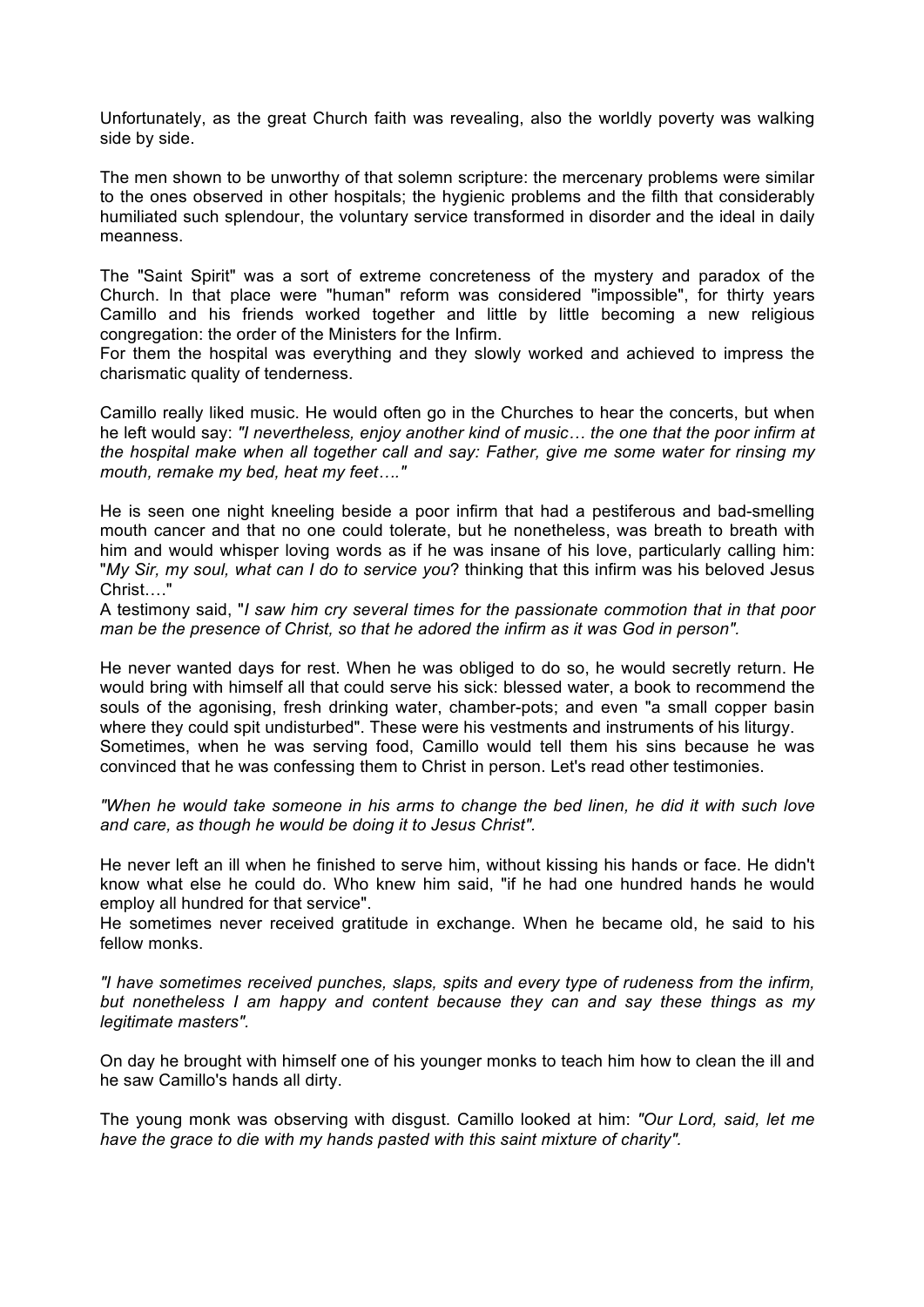He made another monk remake a straw bed and said to him *"Look, the straw is of gold colour and it is really gold because with it we can buy the heavens".*

He would excuse himself for not knowing of other things to talk about than charity towards the ill and he would say – *"like a country priest that knows only how to read the missal, so I don't say other than this".*

Some evenings when he would return to the convent, he would call his fellow monks in front of him and he would place a bed in the middle of the room and pile all the mattresses and blankets. He then would make one of the monks like on the bed and would teach all of them how a bed must be remade without disturbing the ill, how to change the bed linen and how to give a facial expression towards the suffering. He would then make the monks practice and practice.

Sometimes he would yell: *"Put more heart in what you are doing – I want to see more maternal love"* or *"Put more of your souls in your hands".*

One day the Commander of Saint Spirit hospital arrived (the most highest of the authorities) and impatiently wanted to speak with Camillo, but he was at the moment feeding an ill:

*"Please tell Monsignore that I am now occupied with Jesus Christ and that as soon as I have finished, I will present myself in front of his most illustrious Lordship".* He didn't say this for stubbornness, but, because he was very convinced.

*"It looked like,* said his biographer, *that he didn't live inside of himself anymore. Only Jesus Christ and the most poor dwelt inside of him".*

Little by little many young men confided with him to share his way of life and Camillo started to "occupy" other hospitals.

He reaches up-to Naples, Genoa, Milan, Mantua. Indeed, exactly in Milan, the hard matter of the hospitals explodes. Camillo on his own, without consulting anybody took the occasion to be entrusted with the whole hospital, in order to cure and not only the assistance to the sick, but also the entire material managing.

For Camillo, there was no distinction between material and spiritual. He wanted to do everything that regarded the ill. His monks were not agreeing with him, and on other hand were right, because they thought that they would finish to help the administrators to save money and not at all helping the ill. But for Camillo, everything that slightly regarded his poor was sacred and had to be gathered.

He was the first to exhaust himself.

It has remained renowned the overflowing of the Tevere in Christmas of 1598, when Camillo faced with this danger and while his fellow monks were bellowing that there was no danger, he immediately obliged them to transport all the three hundred sick with their belongings to the top floor of the building.

When the last ill was transferred, the Tevere overflowed and the water reached 3 meters in height from the pavement submerging everything. But the ill were all saved.

Everyone would run for every emergency to Camillo, above all during the pestilence and famine period, that exploded everywhere with incredible violence and that the dead seem to "kill the living".

At the end of his life, Camillo, had founded 14 convents, had the responsibilities of 8 hospitals (4 completely) and had with him 80 novitiates and 242 professed religious people.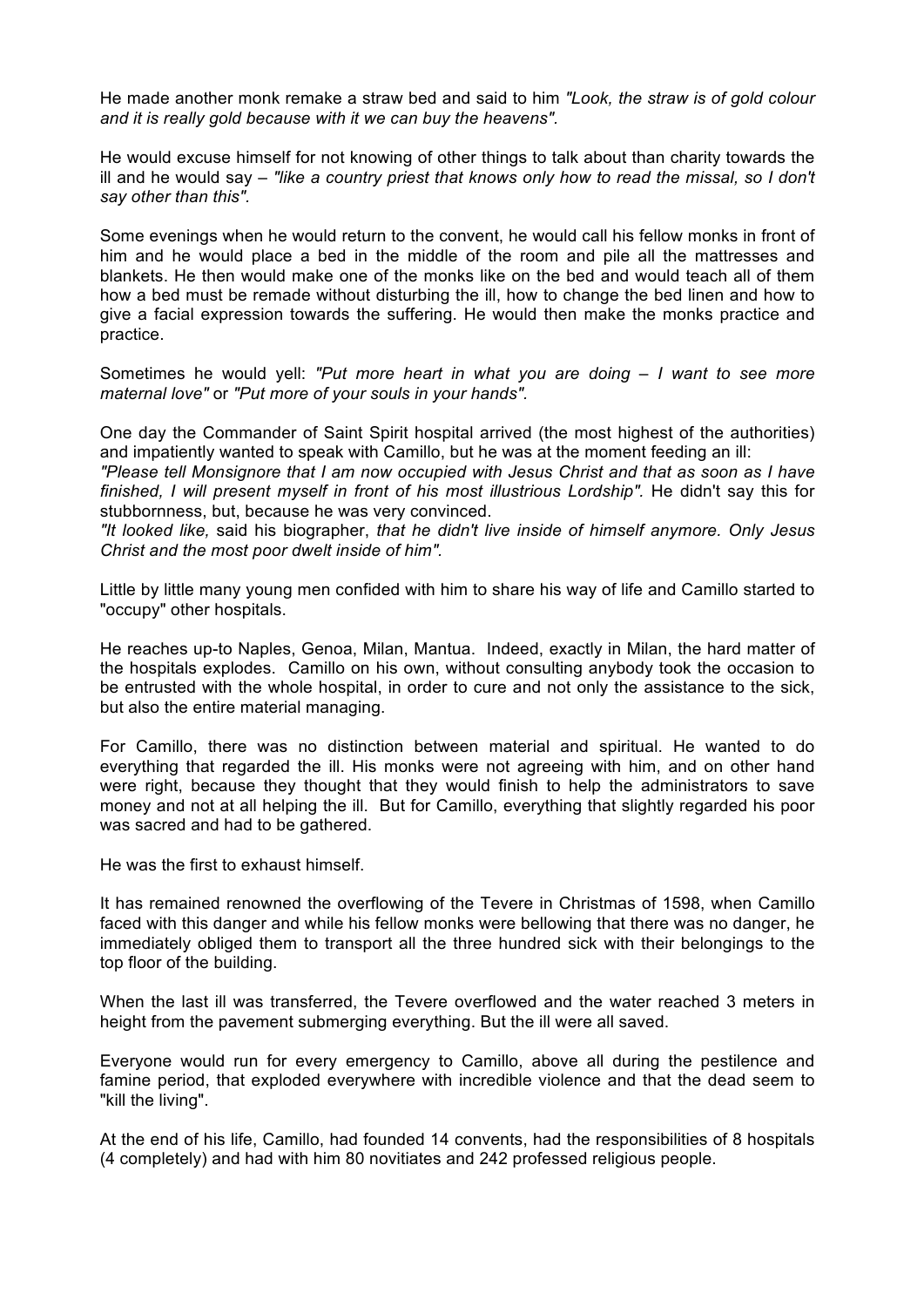Turned old, Camillo, withdraws from his superior assignments and asks to live and die in Saint Spirit hospital and to be able to close his eyes amongst his poor.

To the general of the Carmelitani Scalzi that goes to see him, says: *"I have been a big sinner, game player and man of bad life".*

But he could also say about himself:

*"Since God has illuminated and called me to his service, I don't recall from God's Grace to have never committed mortal nor voluntary venial sins".*

One night a monk places the head of a nurse where Camillo is slowly dying and sees him contemplating a painting where he sees himself at the feet of the cross. *"What are you doing?,* Camillo then replies, *"I'm waiting for good news from my Lord" : "Come my blessed because I was infirm and you have visited me".*

He dies at age 64, but first he wanted to write his last will to leave in inheritance all of himself. He makes all of his fellow monks sign the testament and to put it around his neck and have him be buried with it.

The testament is a total and detailed consignment of himself:

*"I Camillo de Lellis,…..leave my body to the earth where from the earth I have been made. I leave Satan, the wicked tempter, all my sins and insults that I have committed against God and I repent myself down deep in my soul. I also leave to the world all my vanities…. and I wish to exchange this earth life with the certainty of Paradise… all my earthly belongings with all eternal things, all my friends with the companionship of the Saints, all my relatives with the gentleness of the angels and finally all the worldly curiosities with the true vision of God's face. I leave and donate my soul to my beloved Jesus and to his mother… and to my guardian angel.*

*I leave my will in the hands of the Virgin Mary mother of the Almighty God and I don't intend to want other than what the Queen of all Angels wants.*

*Finally, I leave to Jesus Christ all myself, soul and body, and confide in his immense goodness and mercy to receive me and to forgive me, as he did with Magdalene; it shall be pleasant for me as it was for the good thief in the extreme of his life to stay on the Cross….".*

He in fact died smiling while the priest was assisting him pronouncing words from the prayers of the agonising: *"Mitis atque festius Christi Jesu tibi aspectus appareat",* "Christ show your mild and jovial face".

Today the actions of Camillo de Lellis which filled the entire Italy with his charity towards the ill, can seem very distant in time and not that necessary.

Our hospitals, our ill, we can say, are not in those tragic conditions in which Camillo was immersed with this violent tenderness.

In reality things are not really like this. Some episodes which have been narrated of Saint Camillo de Lellis, as example, can be read as such in the life of Mother Theresa of Calcutta and of her sisters that have embraced and helped to die "like angels" all the poor found agonising in the streets and sewers, and they offer themselves alone to acknowledge Christ in all the plaque-stricken people of our time.

Nevertheless, at least, in the western countries, the hospitals are not those terrible places that we have described as long as we can keep under control all epidemics and fatal infections.

In fact, we modern men, do not know how to probably react, if those days would return in which all the ill would concretely mean daily risk of the proper lives of doctors, nurses and